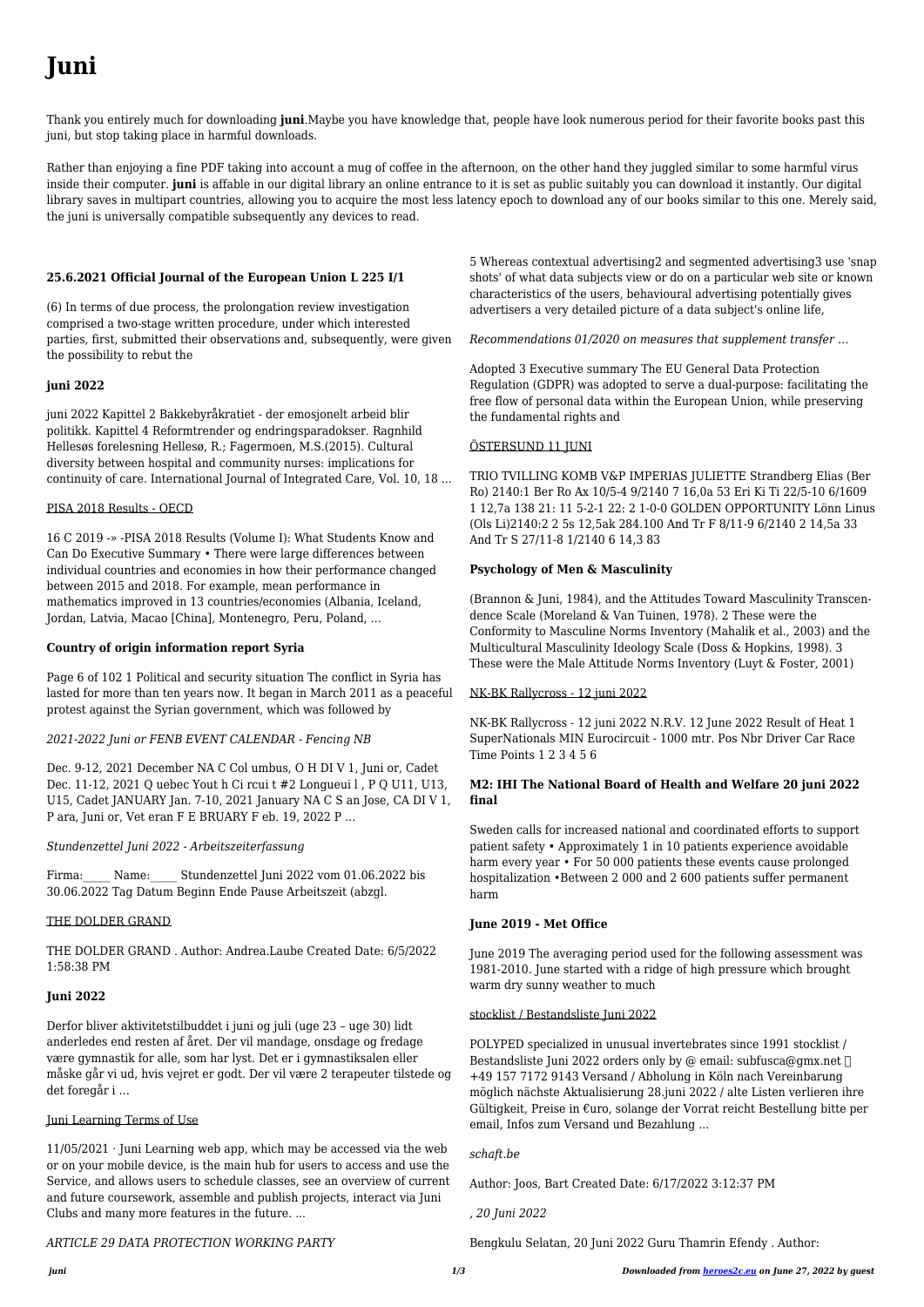www.websiteedukasi.com Keywords: File By Websiteedukasi.com Created Date: 6/21/2022 6:02:45 AM ...

#### Bosnia and Herzegovina - UNHCR

UN COUNTRY TEAM OPERATIONAL UPDATE > Bosnia and Herzegovina / 01-30 June 2018 More sustainable solutions must be urgently sought in USC and elsewhere, especially with respect to …

#### www.kbo-astenheusden.nl

Created Date: 6/7/2022 2:21:09 PM

# **Intanwijaya Juni 21**

30 Juni 2021 (Tidak Diaudit) Dan 31 Desember 2020 (Diaudit) (Dinyatakan dalam Rupiah, kecuali dinyatakan lain) Catatan atas laporan keuangan konsolidasian terlampir merupakan bagian yang tidak terpisahkan dari laporan keuangan secara keseluruhan 1 Catatan 30 Juni 2021 31 Desember 2020 ASET ASET LANCAR Kas dan setara kas 2.d, 4, 30 92.344.159.016 102.337.629.322 Piutang usaha …

## SOLVALLA OPEN STRETCH NEJ

SOLVALLA 22 JUNI TV-TIDER: Kl 19.00-22.00 V86 Direkt från Solvalla, TV12. ATG Live sänds i Com Hem på kanalplats 18, på atg.se och i din ATG-Butik. (Med reservation för ev. ändringar). Gratisprogram En eventuell Jackpot på V86 Solvalla onsdag 22 juni går till V86 på Vaggeryd onsdag 29 juni. SOLVALLA OPEN STRETCH NEJ VINKLAD STARTVINGE NEJ

## *DIRECTIVE (EU) 2016/ 943 OF THE EUROPEAN PARLIAMENT AND …*

of know-how and business infor mation, whether as a complement or as an alternative to intellectual proper ty r ights, trade secrets allow creators and innovators to …

## *Web 13 juni*

MENY UBU UBU MENY Finnes med kalkon! Hoagie Rolls Cauliflower – 140 Ubu Old Fashioned Friterad blomkål, raw slaw med lime, rättika, morot & koriander Ransom Chicken – 165 Confiterade kycklinglår, ramslökspesto,

# **MONTAG, 13. JUNI**

JUNI 2022 SPEZIALMENU FEIERTAG holiday's special menu FREITAG, 17. JUNI 2022 SPINAT-LASAGNE Paradeiserragout A/ G spinachlasagne, tomato ragout LACHSFORELLE Wasabi-Zuckererbsenpüree, Lemongras-Sauce D/G salmon trout, wasabi-sugar peas puree, lemon grass sauce ALLE WOCHEN-TAGESTELLER € 13,50. Created Date : 6/12/2022 4:35:25 PM ...

2 days ago · 25. Juni - 1. Juli GD = Gottesdienst  $FG =$ Familiengottesdienst KG = Kindergottesdienst SVM = Sonntagvorabendmesse WGF = Wort-Gottes-Feier = Abendmahl = Jugend-GD = Kinder-GD = Kaffee = Musik = Online = Open-Air = Taufe

## *OFISI YA RAIS TAWALA ZA MIKOA NA SERIKALI ZA MITAA …*

ORODHA WAAJILIWA WAPYA KADA YA ELIMU JUNI 2022, Page 1 of 125. 2022 Na. Jina la Muombaji Jinsi Mkoa Halmashauri Shule Namba ya Maombi Mwaka Kuhitimu Chuo Somo Alilochaguliwa Kiwango Cha Elimu Idara Elimu Maalum OFISI YA RAIS TAWALA ZA MIKOA NA SERIKALI ZA MITAA ORODHA WAAJILIWA WAPYA KADA YA ELIMU JUNI 2022 , 80 NEEMA BAZIRI MAIGA FEMALE Dodoma …

## **SALINAN**

Penghasilan yang berlaku untuk tanggal 22 Juni 2022 sampai dengan 28 Juni 2022; Mengingat : 1. Undang-Undang Nomor 7 Tahun 1983 tentang Pajak Penghasilan (Lembaran Negara Republik Indonesia Tahun 1983 Nomor 50, Tambahan Lembaran Negara Republik Indonesia Nomor 3263) sebagaimana telah beberapa kali diubah terakhir dengan Undang-Undang Nomor 7 Tahun

#### **Consumer trends accelerated by the COVID-19 pandemic are …**

3 | PwC's June 2021 Global Consumer Insights Pulse Survey Consumers' shift to digital has accelerated dramatically. They are buying more groceries online, Gen Z consumers have developed

*This coordinated text was drawn up by the CSSF for information …*

the law of 15 June 2004 relating to the Investment company in risk capital (SICAR), as amended; the law of 13 July 2005 on institutions for occupational retirement provision in the form of pension

## **Hans Knot International Radio Report May-June 2020**

This year Radio Minerva exists 40 years and coming Saturday there is a special broadcast from the former lightship the West-Hinder 3. It would be nice if that was a regular feature.

#### **Wuppertaler Gottesdienstkalender 25. Juni – 1. Juli**

*MCK750-B-ZH-EN.book Seite 1 Dienstag, 13. Juni 2017 11:31 11 …*

MCK750 Scope of delivery EN 7 • Never immerse the device in water. • Do not operate the device when the lid is open. • Do not allow the connection cable to dangle (risk of stumbling). • Do not lay the connection cable over edges or corners. • Store all unattached parts …

#### Standardkarte OG Juni 2022 englisch - kuffler.de

vegan & vegetarian stewed sweet potatoes in olive oil and sea salt ratatouille, pesto and fresh watercress  $\epsilon$  19,50 vegan lentils curry coconut milk, sweet potatoes spinach, rice  $\epsilon$  21,00 risotto of bavarian rice wild broccoli, pine seeds, parmesan cheese  $\epsilon$  19,50 fish grilled fillet of trouts black garlic cream, mashed potatoes wild broccoli, lemon sauce

## *JUNI SINGH - Paris School of Economics*

JUNI SINGH Personal website PhD candidate, Paris School of Economics, France junisingh7@gmail.com (+33 640481671), Citizenship: American EDUCATION PhD in Economics, Paris School of Economics 2016 - 2020 Visiting student, Massachusetts Institute of Technology April- June 2019 Masters in Applied Policy and Economics, Paris School of Economics 2015

## Mei-juni 2022 - Baila Bel Air

Mei-juni 2022 2 MAANDAG 16 mei t/m 4 juli Studio 1 18-19u: Salsa beginners 3 (Nilo & Aniel) 19-20u: Salsa intermediate 1 (Nilo & Aniel) 20-21u: Salsa intermediate 2 (Nilo & Aniel) Studio 2 Studio 2 18-19u: Salsa beginners 2 (Steve & Angela) 19-20u: Salsa beginners 1 (Steve & Angela)

## **Dantoto Kalender JUNI 2022 vers E**

'\$72 '\$\* 7 ' %\$1(%\$1(15 63 / 675(\$0 1\* .\$1\$/-81 mxq oº .2892/\$ )5\$1.5 \* mxq oº %2'(1 '8% 9 9 9 69(5 \*

## GLOBALIZATION: THEORETICAL PERSPECTIVES, IMPACTS AND …

FACTA UNIVERSITATIS Series: Economics and Organization Vol. 5, No 3, 2008, pp. 263 - 272 GLOBALIZATION: THEORETICAL PERSPECTIVES, IMPACTS AND INSTITUTIONAL RESPONSE OF THE ECONOMY UDC 005.44 Zoran Stefanović Faculty of Economics, University of Niš, Trg kralja Aleksandra Ujedinitelja 11, Serbia

#### **PRESS RELEASE No 91/22**

01/06/2022 · Communications Directorate Press and Information Unit curia.europa.eu make it possible to identify Wagner Group and contain precise and consistent information, from various sources, on

*Country Guidance: Iraq - European Union Agency for Asylum*

The country guidance represents the common assessment of the situation in the country of origin by senior policy officials from EU Member States, in accordance with ent EU legislation and curr

# **21June FINAL PRESS RELEASE WPP17 - United Nations**

United Nations Department of Public Information 405 East 42 nd Street, New York, NY 10017 | E: dpicampaigns@un.org PRESS RELEASE World